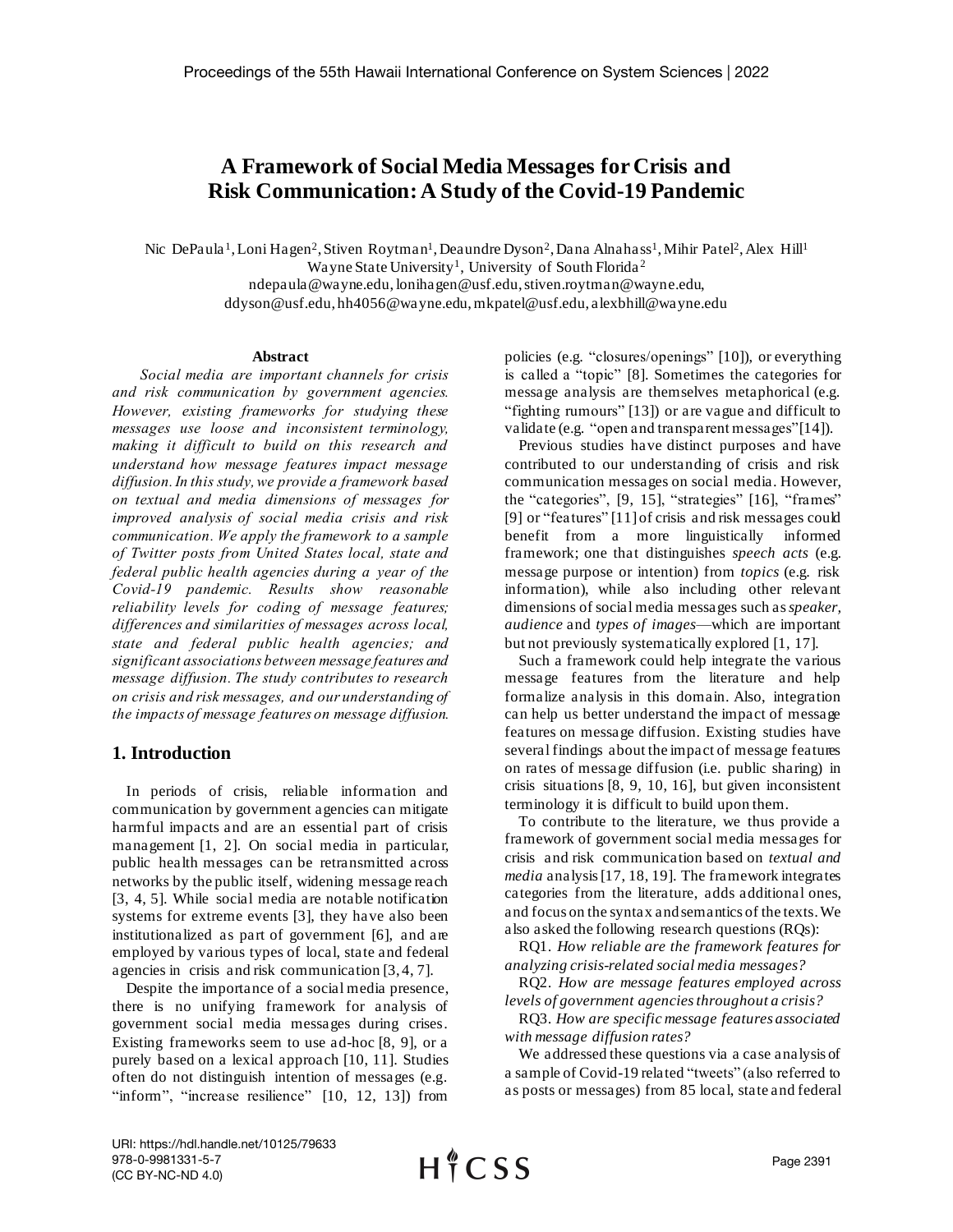United States (US) public health agencies main Twitter accounts, covering the year of 2020, across multiple waves of the pandemic.

We found the features of the proposed framework to have mostly moderate and strong inter-rater reliability measures. We also observed interesting patterns in the use of Twitter and message features across agency levels, some of it following waves of the pandemic. We also observed significant relationships between certain message features and their rates of diffusion.

In the following sections, we present a literature review, methods, and findings, followed by our discussion in light of existing theories about message design and the goals of public health and government agencies. We conclude with study limitations and directions for future research.

# **2. Literature Review**

# **2.1 Crisis and risk communication on social media by government agencies**

Social media (SM) have been widely adopted by government agencies to communicate with the public in crises [3, 4, 8]. Communication is important in these situations to help the public make informed decisions, and reduce overall public harm [1, 20, 21]. In the US most adults use social media [22], and they are widely adopted by emergency management [3] and public health agencies [8]. Given wide adoption of SM in society and government, it is useful to understand the expectations of the public and agencies in these environments. Better understanding of the textual and media elements could also lead to better government communication strategies, and potential differences across local, state and federal agencies [7]. Since SM allow for public sharing of messages [4, 5, 10], which increases message reach, understanding how features play a role in message diffusion can help instruct guidelines for better message design.

# **2.2 Features of government crisis and risk communication messages**

Crisis and risk communication (CRC) messages on SM have been largely studied and have various relevant features. For example, a popular "genre analysis" proposed 5 "top-level genres" (*broadcast information, broadcast warning, encourage behavior, appeal for information, fighting rumours)* to categorize flood [13] and earthquake emergency communications [12]. Others have examined "condolences" and "encouragement" [4] messages, while recent studies examined "resilience" and "susceptibility" content, among others [10, 11].

While these approaches provide useful and unique analyses, "message content" is often defined in a nebulous way. For example, studies often employ "information" as a category, when any part of any a message can be considered information [3, 4, 12]. The notion of a "warning" is also difficult to observe from text unless explicitly stated, as any message about a crisis or risk can be a warning.

In this section, we provide a framework for analysis of crisis and risk social media messages based on linguistic theories of textual analysis [18, 19] and image use in risk messages [17]. We incorporate categories/features from the literature, and add some not previously explored, including *speakers*, *audience* and *image types*, We also discuss previous results on associations between message feature and diffusion (i.e. sharing; retransmission).

The literature for this study was identified via keyword search (i.e., "social media", "message", "crisis/risk communication", "public health" and "crisis management") from, Web of Science, Scopus and Google Scholar. From an iterative review of the various themesfrom the literature, we identified seven broad *textual dimensions* and one *media dimension* to construct the framework. These are: *speech function, topic, threat focus, type of resource, audience, speaker, rhetorical tactic* and *media*. Each of these dimensions includes more granular *message features*. The framework is not exhaustive, and can be expanded.It is devised with tweets and short Facebook posts in mind. A summary of the framework is provided in Table 1 and discussed below.

**Speech function.** S*peech functions,* also called *speech acts,* are the distinct types of social functions that can be observed from text [18]. For example, a statement such as: "an emergency has been declared" (a *representative*) has the function of informing or representing something; the statement "you must evacuate the area" (a *directive*) has the function to command or direct an action. The first reflects an existing phenomenon; the latter attempts to bring a phenomenon into being by directing others to do it. Speech act theory is a field of research with nuanced and competing models, but this framework identifies basic speech functions that are well recognized [18, 23]. These have been previously referred to as "sentence style" of messages in CRC [3], but speech functions are more than simply "style". The first speech function is the *representative,* also known as *assertive,* and associated with the *declarative* form [18]. This speech function is relevant as it is associated with information provision. It describes, explains or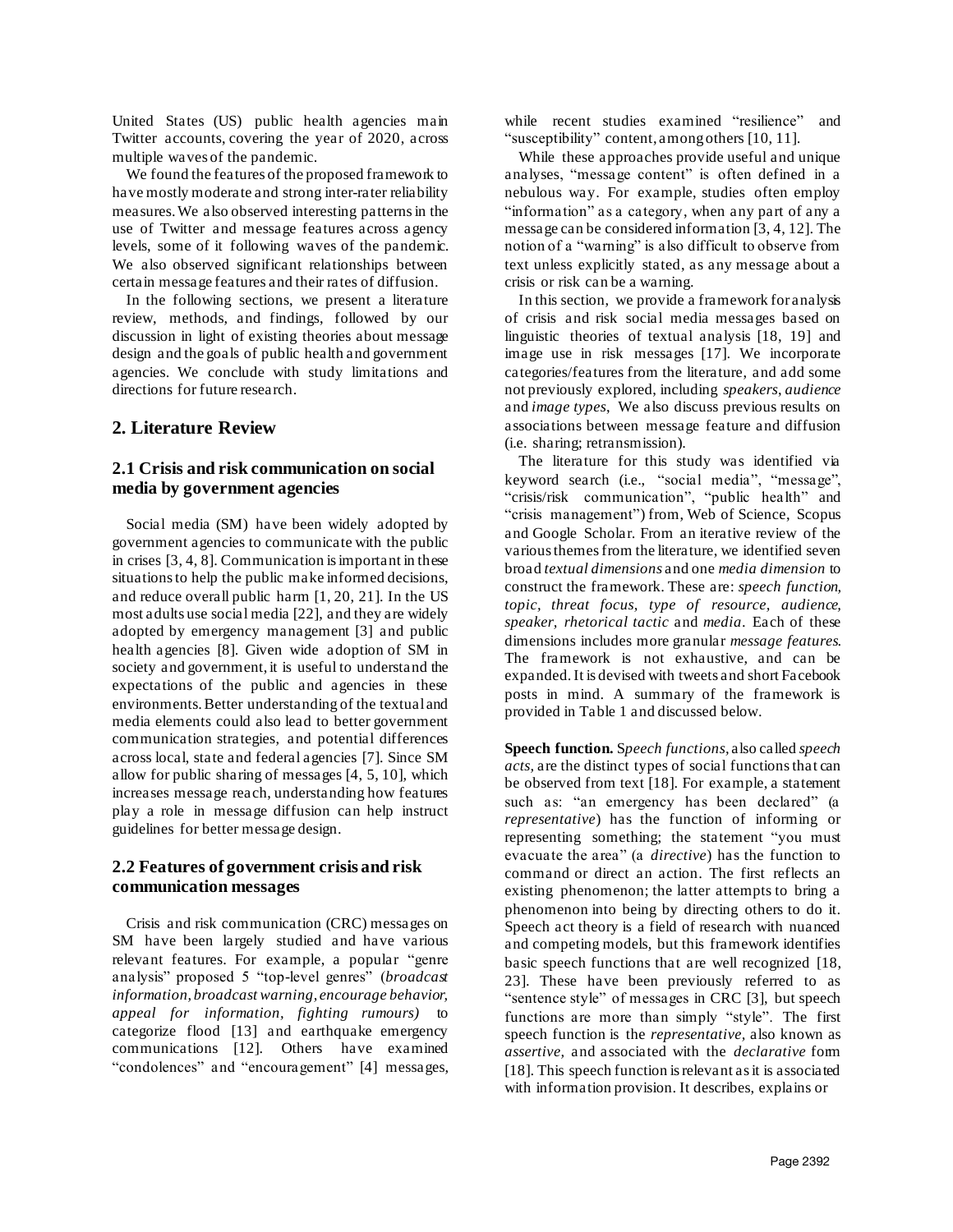| <b>SPEECH FUNCTION</b>                                                                           | <b>TOPIC/DOMAIN</b>                                                    | <b>TYPE OF</b><br><b>RESOURCE</b>                                          | <b>THREAT FOCUS</b>                                                                                                          | <b>SPEAKER</b>                                                                          | <b>RHETORICAL</b><br><b>TACTIC</b>                                                     | <b>MEDIA</b>                                                                                |
|--------------------------------------------------------------------------------------------------|------------------------------------------------------------------------|----------------------------------------------------------------------------|------------------------------------------------------------------------------------------------------------------------------|-----------------------------------------------------------------------------------------|----------------------------------------------------------------------------------------|---------------------------------------------------------------------------------------------|
| Representative<br>(Assertive,<br>Declarative)<br><b>Directive</b><br>(Command,<br>Request)       | Threat cause,<br>risk, mechanism,<br>symptom<br>Prevalence,            | Informational<br>Hyperlink/URL<br>Corrective<br>(e.g., that's<br>not true) | Primary threat (e.g.,<br>$Covid-19$<br>Secondary threat<br>(e.g., mental health,<br>domestic abuse)                          | Agency<br>Agency expert<br>(e.g., head,<br>agency doctor)                               | Collective frame<br>(e.g., "do it for<br>your family and<br>community")                | Image<br>Illustration<br>$(e.g.,$ icons)<br>Photo $(e.g.,$<br>person,<br>situation);        |
| <b>Expressive</b><br>(Symbolic act,<br>Evaluation)                                               | statistics.<br>surveillance<br>How to protect,<br>treat (Efficacy)     | Interactive<br>(e.g., press<br>conference,<br>hotline)                     | <b>AUDIENCE</b><br>General public                                                                                            | Political actor<br>(e.g., governor,<br>president,<br>mayor)                             | Metaphor (e.g.,<br>treat mask like<br>underwear)<br>Strong emphasis                    | Infographic<br>(e.g., charts,<br>maps)<br>Video (i.e., linked or                            |
| <b>Question prompt</b><br>(Rhetorical)<br>Reply<br>(Participation)<br>Request<br>(Input seeking) | Actions, policies<br>or programs<br>Emergent events,<br>policy changes | Material (e.g., test<br>sites, financial<br>assistance)                    | Population group<br>(e.g., children,<br>elders, healthcare<br>personnel)<br>Specific mention<br>$(e.g., \mathcal{Q}$ Jan123) | External (e.g.,<br>external agency,<br>doctor)<br>Personality (e.g.,<br>actor, athlete) | (e.g., "Answer<br>the call!")<br>Positive frame<br>(e.g., "we are<br>working hard to") | embedded)<br>Text-in-image (e.g.,<br>phrases, phones)<br>Hashtag (e.g.<br>#COVID19,#MaskUp) |

**Table 1. A framework of social media message features for analysis of crisis and risk communication**

justifies phenomena [19]. In a study examining the role of these types of statements on message diffusion, it was found that the presence of a declarative sentence had a positive but not significant association with diffusion on Twitter in a hurricane scenario [3].

*Directives*, also referred to as *commands* are statements that indicate what a person must or should do, usually in imperative tense (e.g. "Wear a mark") Searle also considered some requests as directives, since they attempt to draw a listener response [24]. In this framework, statements such as "you must" or "you should", or statements in the imperative form such as "answer the call" are considered directives. Messages with imperatives were associated with higher levels of diffusion in multiple emergency scenarios [3].

*Expressives* are statements that express an attitude or sentiment of the speaker. They may appear as representatives, such as "we're sad to say" or as phatic expressions such as "thanks". In the framework, we considered symbolic language such as "Be a hero!" as expressives [25]. It is important to show empathy in crisis communication [1], and others have discussed the use of "emotion-evaluative" [3], "resilience" [11] and "reassurance" message features in related contexts [9]. The presence of "emotion-evaluative" content has been found associated with higher message diffusion in multiple CRC scenarios [3], while "resilience" keywords had a more mixed but positive relationship in the context of Covid-19 [11].

A *reply* to a specific citizen question or comment is considered here as a distinct speech function since it is the provision of directly and specifically requested information. A reply may not be genuine or valuable, but it is a reflection of participatory government [6], potentially leading to trust and credibility.

A *request* is a distinct speech act because it creates an open chance for engagement with the speaker. In some cases a directive may seem like a request [24], e.g.: "Get vaccinated soon". However, *requests* here are statements that seek some kind of *citizen input*, including an answer to a question; or material assistance from the public, such as volunteering, policy participation or donations.

Previous studies have examined the role of "question marks" and "interrogative sentences" in diffusion rates, but results are not consistent [3, 11]. Nevertheless, based on initial observations, we noted a type of rhetorical question that was prevalent in the messages, employed to identify a topic or relevant audience (e.g., "Did you know that…"). We referred to these statements as *question prompts* and included them as a speech function since no other speech function seemed appropriate for these clauses.

**Topic/Domain.** The topic of the message refers to the contexts or domains of phenomena reflected in the text [19]. There are many specific topics or domains that could be relevant during CRC. Here we propose five general topics/domains that are largely mutually exclusive and align with categories in the literature.

*Descriptions of the cause, risk, mechanism and/or impacts* may seem like many topics but it reflects *scientific* and *causal information* about the threat.This is close to what others have called "symptoms", "disease mechanisms" [9], "risk and crisis information" [26], and "susceptibility" [11]. In other studies, "susceptibility" keywords had mixed correlation with message diffusion, but "symptoms" and "technical information" keywords were positively associated with message diffusion [10, 11].

A second feature in the model refers to information about the *prevalence and statistics* of the spread of the threat, which may include sophisticated surveillance information about cases, test results, etc. This is a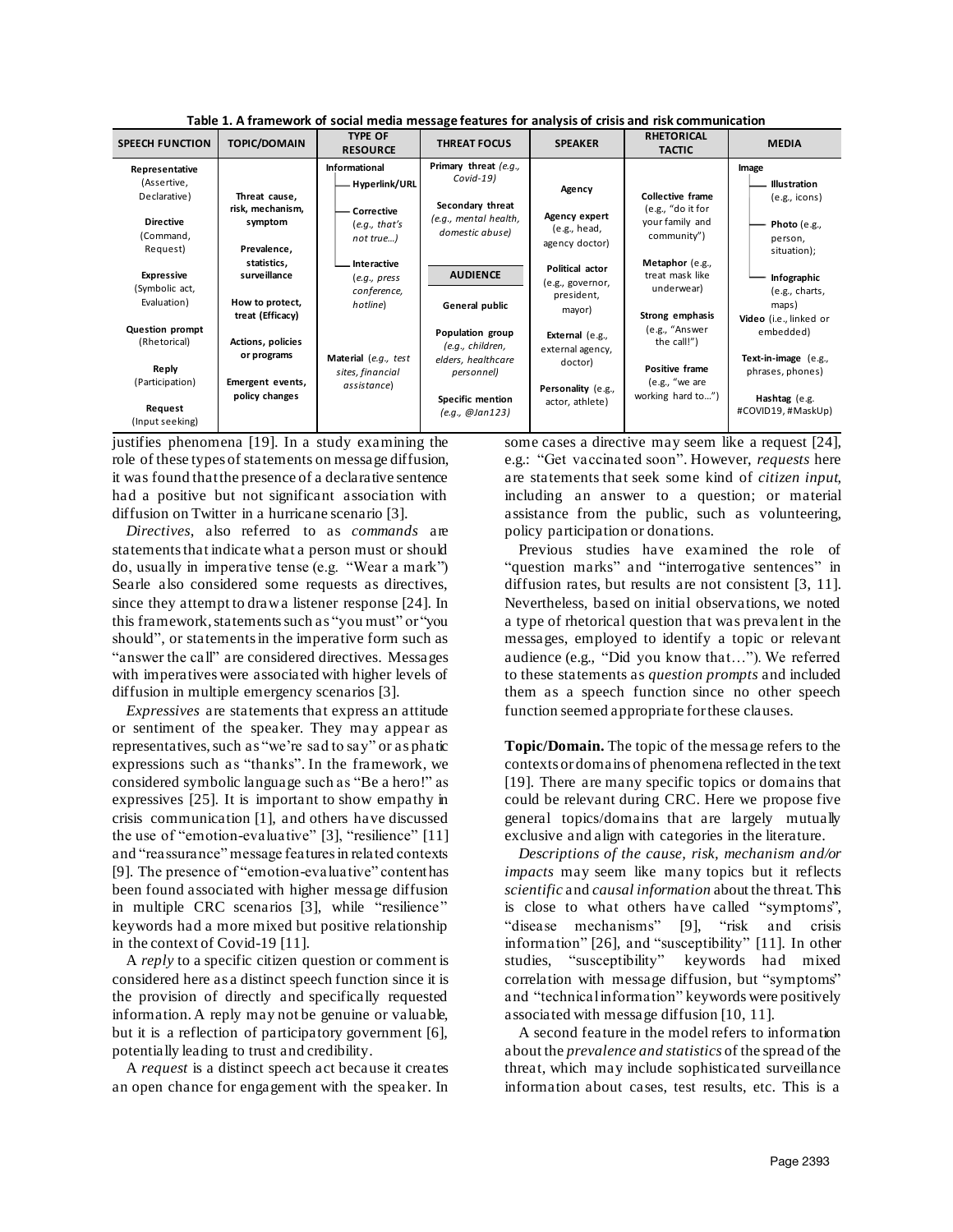relevant category as it provides reliable and generalized information about the threat prevalence that may be difficult for the public to obtain otherwise. As recently examined, this feature was particularly effective in message diffusion [11].

*How to protect or treat* was conceived as a distinct message feature that refers to what has been discussed as *efficacy* [27]*.* This type of information mentions how the public can protect from or treat the threat, and are important because they offer practical content. These statements may be similar to those on causes or symptoms, but more clearly focus on action to protect from risk. Messages with efficacy features were associated with message diffusion in public health [27], and emergency management agencies [11].

Another message feature is: *actions, policies or programs*, which is similar to what others have called "official action" [27], "official responses" [11] and "operations" [8] most of which had weak but positive associations with message diffusion. Either way, government agencies are likely to want to show their engagement and positive actions during crises [21]. Moreover, citizens may want to know what the current actions, policies and programs available are.

We conceived of a separate *emergent events/policy changes* to refer to messages that are more timely during an ongoing crisis. During a long-term pandemic, some messages may be more timely than others. In related studies this has been narrowly discussed as "closures/openings" [8]—found to have mixed results with message diffusion [3, 11]).

**Threat focus.** Threat focus is the threat or risk at issue referenced in the message, of which there will be a *primary threat* (e.g. Covid-19). However, messages may also be about a *secondary threat* that arises from or are related to the primary threat [11]. In the context of the Covid-19 pandemic these have included mental health and child abuse [28, 29]. In a recent study, tweets identifying "secondary impacts" were positively associated with diffusion [11].

**Type of resource**. A message itself is an *informational resource*. Messages may also include other informational resources: *hyperlinks/URLs* to more information; and references to *interactive resources*, such as hotlines, live videos or press conferences. Messages may also *correct* existing mis/information or rumors that can easily spread on social media [30].

Previous research examining the role of URLs and "corrections" in CRC messages found that URLs are associated with lower message diffusion, whereas corrections had mixed results [3, 11, 16]. These same studies defined interactive resources as "information"

and "information sharing" (regrettably), which had a negative association with diffusion.

We also observed that messages may refer to *material resources* that are available, such as tests, vaccines, financial assistance or others, which may be more valuable than informational resources alone. We thus included this as a separate feature of framework.

**Audience and speaker.** In CRC it is important to identify the audience of a message [1, 2]. Since the public is diverse, and distinct information, threats or resources may target specific groups, it is important to understand the publics toward which messages are directed. We assume that if a message is posted on Twitter, it is for the *general public*. However, messages may indicate a *population group* (e.g., elders, youth, individuals with diabetes) or *mention* a person toward which the message is directed.

Population group as defined here includes some of what has been referred to as "susceptibility" (which we conceive as risk information), and it was found to be positively but weakly associated with message diffusion in a recent Covid-19 study [11].

Another major message dimension refers to the *speaker.* If a message is posted by an agency, the agency is the main speaker. But a message may quote other speakers, or identify another subject of the action. Research in risk message design have noted the importance of "celebrity-based appeals" [31], and agency messages can often figure politicians [32]. We also identify *agency expert/staff,* and *external agent* as potential speakers. It appears research has not tested how distinct speakers may improve message diffusion.

**Rhetorical tactic.** Rhetoric is the art of discourse, and there are several relevant tactics that can be employed in crisis and risk situations [33]. Here we describe four. The first is *collective frame,* which is the use of collective pronouns and references to friends, family and community, as a rationale for action. Public emergencies are inherently collective problems, and any a message may emphasize its collective nature. Collective frames have been discussed as "collective efficacy", and found to be positively, although weakly, associated with message diffusion [11].

Other rhetorical tactics are *metaphors, strong emphasis,* and *positive frame.* Since simplifying language is important for understanding risks [1], metaphors may be important in the context of clarifying scientific information. *Positive frame* is relevant given the role of strategic self-presentation by government agencies in social media [34]. *Strong emphasis* refers to the use of exclamation or capitalized letters in text. This last variable has had mixed effects on message diffusion [3, 11].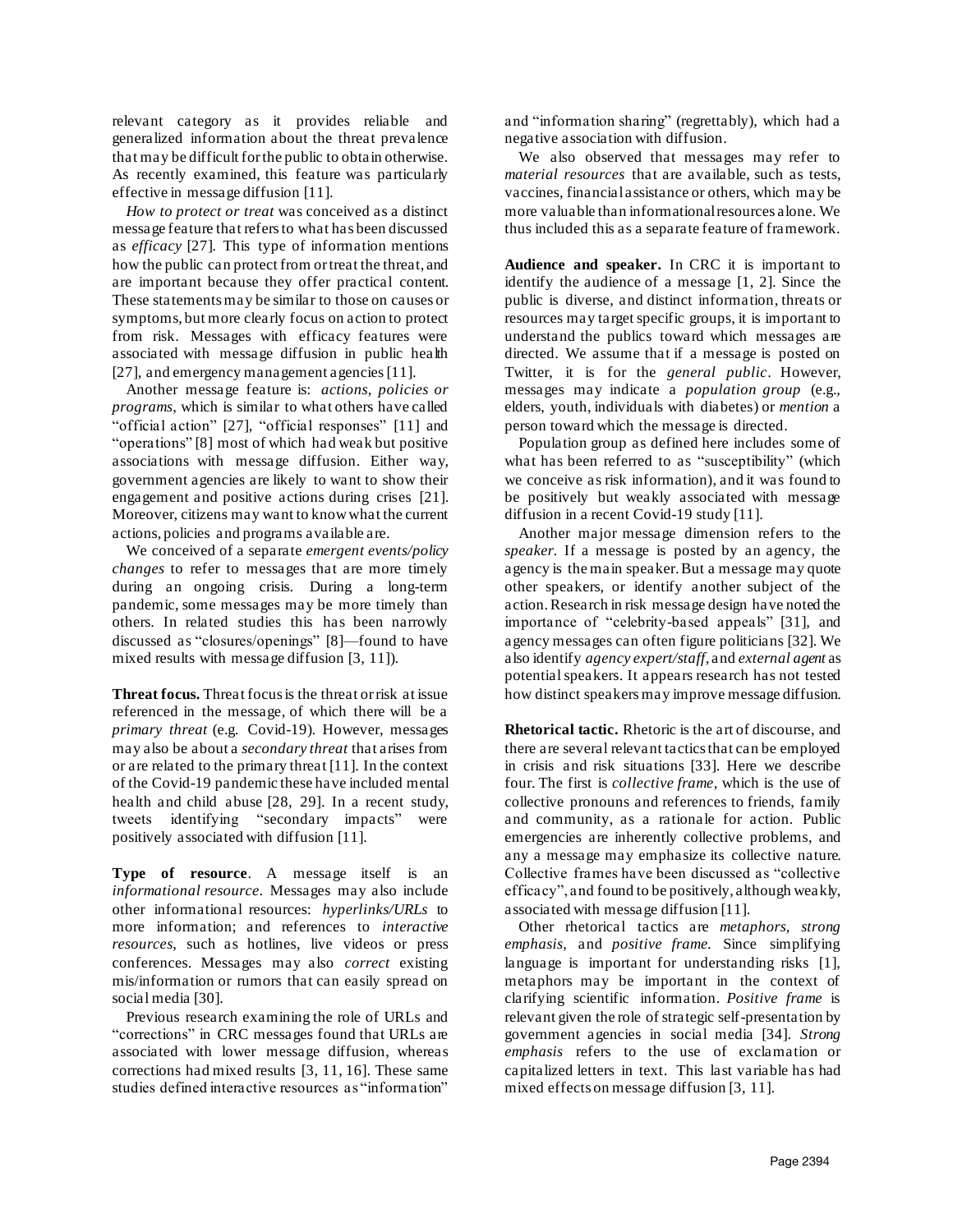**Media.** A social media post is its own unique medium, and social media messages may include additional media. On Twitter and Facebook, in addition to text, this usually includes: an *image*, a *video,* a *hyperlink* and/or a *hashtag* [35]*.* We also include a separate feature for identifying additional *text in image*. Recently, textual content on images of Covid-19 related messages were positively associated with diffusion, more so than the same text feature outside of the image [11]. The study of [11] found that the inclusion of an image, URL or hashtag were negatively associated with message diffusion, but others have generally found the opposite concerning the impact of images on message diffusion [10, 27].

Pictures and images are important pieces of content in risk communication [17], but have not been examined in detail in previous studies of crisis and risk communication. Even in a recent study of Instagram content [26], an entirely image-based social media platform, the types of images themselves were not explored. Pictures and images can help in persuasion, comprehension and recall of messages [17]. In this study, we propose at least three types of images to consider: *photographs* (e.g., of people, situations); *illustrations* (e.g., of things or processes); and *infographics* (e.g., charts, maps, demonstrations).

## **3. Methods**

To address our research questions, this study conducted manual coding of sampled tweets based on the framework. The annotation results were validated by calculating inter-rater reliability. We also provided descriptive statistics of social media use across agency levels and multiple waves of the pandemic. We then performed inferential statistics to assess impact of message features on message diffusion. Details on methods can be found at: lhei.org/covid19study.html

The Covid-19 pandemic was selected for this study given its immediate and grave nature as one of the deadliest pandemics in recent history [36], and also to facilitate the analysis in a single crisis domain: public health emergencies. We decided to analyze local, state and federal agencies to provide a strong test for the framework in the context of government agencies, and help understand how messages may across agency levels. Twitter was selected given its practical API for data retrieval, and as it is one of the popular platforms used widely by public health agencies [10, 27].

#### **3.1 Data collection and annotation**

First, we identified relevant public health agencies for the study. For federal agencies: we identified Twitter accounts for 11 major federal health agencies in the US associated with infection prevention and control; for state agencies: we collected all the Twitter accounts of all 50 state public health agencies. For local agencies: we identified the 50 largest cities in the 50 states, plus DC, and searched for their main local or county public health agency, of which we found a total of 33 Twitter accounts. (See full list of agencies at: lhei.org/covid19study.html).

For the 92 official Twitter accounts identified, we retrieved all tweets (original tweets and replies) from 01/01/2020 to 12/31/2020. From this dataset, we then retrieved all tweets with a textual reference to: *ncov, covid, corona, pandemic,* or *sars-cov*. The earliest covid-19 tweet was on Jan. 11, by the Centers for Disease Control and Prevention (CDC) main account.

In preparation for the annotation task, we retrieved a *random sample of 905 covid-related tweets and replies* in a manner proportional to the amount of tweets per agency level in the dataset. The rationale was to sample from the variety of accounts and messages in the population (N=51,192 tweets and replies). Given the detailed manual annotation, the 905 sample is similar to other studies [9, 16].

The annotation of messages consisted in a binary coding for the presence of the feature in the text or text-in-image. Three authors trained together and then independently annotated the *sample dataset*, where ultimately n=902. A 20% sub-sample of tweets were independently double coded to calculate Cohen's kappa statistic of inter-rater reliability (IRR) for each feature [37]. Observed discordance in these results was discussed and final values agreed upon.

### **3.2 Analytical Procedures**

*RQ1. How reliable are the framework features for analyzing crisis-related social media messages?* To address this question, we used Cohen's kappa coefficient, which provides values between 0 and 1. Levels below .41 are interpreted as weak; levels between .41-.60 are weak to moderate; above .61 moderate to substantial; and between .81-1 as strong to almost perfect [37, 38].

RQ2. *How are message features employed across government agenciesthroughout the crisis?*

We addressed this question by calculating the proportional distribution of message features across agency levels. To provide a long term view, we also visualized Twitter activity over time, across multiple waves of the pandemic. We calculated the 7-day moving averages of: average posts by agency level; total retweets of agency posts by level; and total confirmed covid-19 cases in the US through 2020.

RQ3. *How are message features associated with the message diffusion rate (DR)?*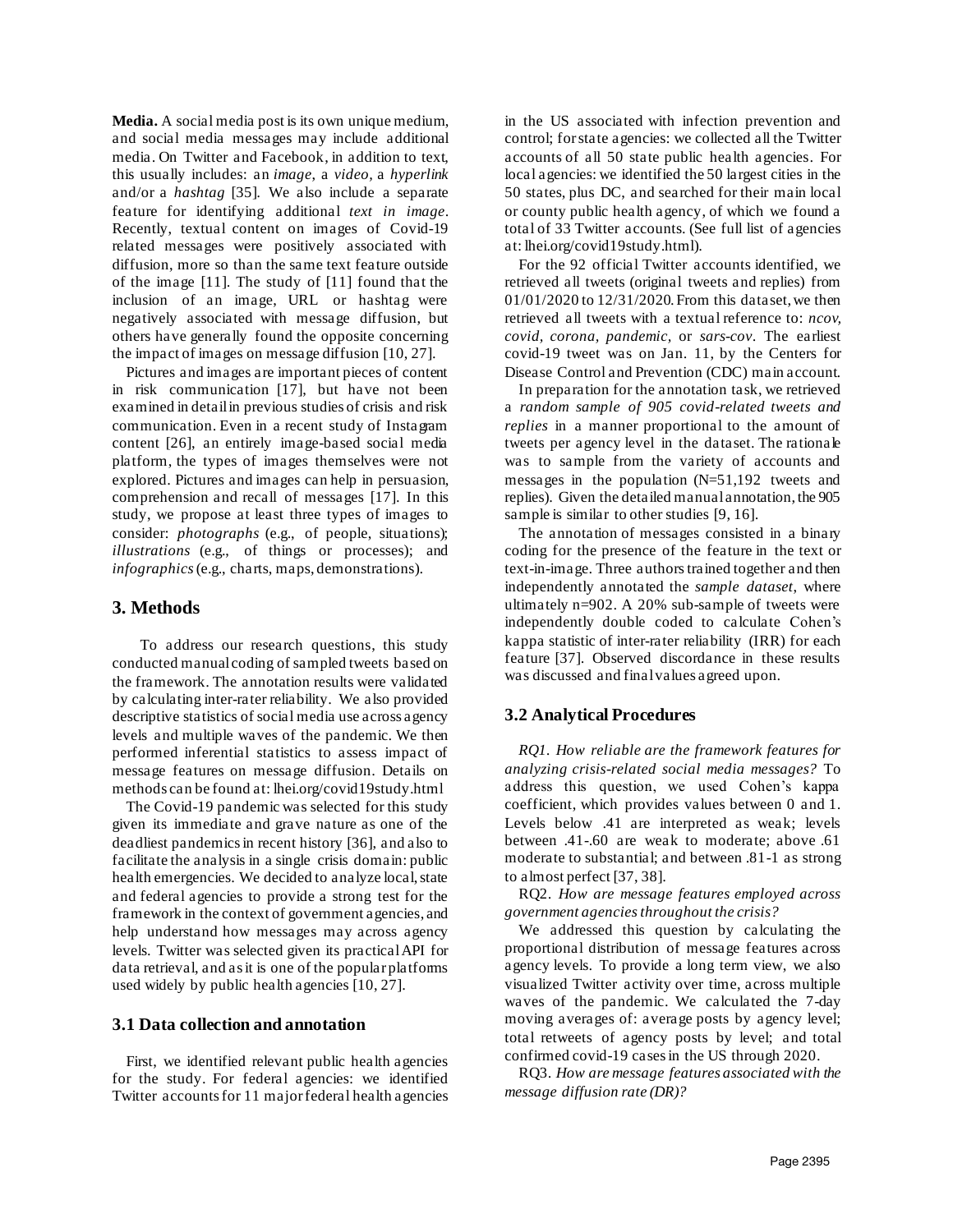To address this question, we calculated a *diffusion rate of message m*  $(DR_m)$  as the normalized retweet count of message (i.e., post, tweet) *m*:

$$
DR_m = \frac{RT_m}{F_a}
$$

where  $RT_m$  is the retweet count of the message, and  $F_a$ is the follower count of the account that posted the message. Although messages are not only retweeted (i.e., shared, retransmitted) by an account's followers, this measure controls for the account's network size.

For every feature, we computed the *mean DR* of all messages that contained the feature, and of all messages that did not contain it, and compared these two groups via *independent samples Welch's t-test*  (two-tailed). Although assumptions of normality and equal variance were not met, and the Wilcoxon-Mann-Whitney (WMW) test may be best, a number of features have relatively high sample size, indicating Welch's t-test may be preferable [39]. Moreover, the WMW test when applied to our data provided more significant, and untenable, results. We thus report analyses from the Welch's t-test.

### **4. Results**

Table 2 shows descriptive statistics. As can be observed, local, state and federal agencies made on average a comparable number of tweets and replies, although state agencies were on average more active. Federal agency accounts were more popular than state and local agencies by multiple orders of magnitude

#### **4.1 Inter-rater reliability for annotation task**

Kappa values above .81 were: *question; prevalence; how-to-protect; material resource; political figure;*  and *text-in-image.* Kappa values between .61 and .8 were: *directive; scientific-information; policy/action; interactive resource; corrective; population group; secondary threat; agency expert/staff; collective frame positive frame;* and *strong emphasis.* Low kappa were: *request (.56)* and *external speaker* (.58). *Emergent event; metaphor;* and *personality* did not sufficiently appear in this task for reliable ratings to be assessed.

### **4.2 Twitter activity and message features across local, state, and federal agencies**

Figure 1 shows the rapid increase in Covid-19 related messages weeks prior to the declaration of a global pandemic by the World Health Organization on March 11. As shown, state agencies are the most active throughout the pandemic. Posting activity subsides in about 3 months, but rises again, mostly for state and

**Table 2. Sample (s) and population (p) statistics for tweets related to Covid-19 throughout 2020**

|                                 |   | Local               | State               | Federal                | All                   |
|---------------------------------|---|---------------------|---------------------|------------------------|-----------------------|
| <b>Twitter</b>                  | s | 30                  | 45                  | 10                     | 85                    |
| accounts                        | р | 33                  | 48                  | 11                     | 92                    |
| <b>Total tweets</b>             | s | 277                 | 535                 | 90                     | 902                   |
| and replies                     | р | 15,699              | 30,408              | 5,022                  | 51,129                |
| <b>Total replies</b>            | s | 15                  | 53                  | 8                      | 76                    |
|                                 | р | 1,044               | 3,427               | 641                    | 5,112                 |
| <b>Mean followers</b>           | s | 14,522<br>(20, 440) | 26,498<br>(22, 924) | 877,132<br>(1,122,111) | 122,346<br>(460, 676) |
| count per agency<br>(std. dev.) | p | 13,566<br>(19, 758) | 25,440<br>(22, 737) | 860,016<br>(1,066,041) | 120,967<br>(447, 558) |
| Mean retweet                    | s | 8.3(28.6)           | 16.8 (29.9)         | 329.3 (1304)           | 45.2 (420)            |
| count per tweet<br>(std. dev.)  | p | 10.3(52.9)          | 17.6 (54.6)         | 153.6 (537.7)          | 28.2 (178.4)          |

federal agencies, with the third wave. Figure 1 shows that the initial public response (as retweets of agency posts) is high across agency levels, but subsides within one month, without large subsequent increases**.** 

Table 3 shows the proportion of local, state, and federal posts that contained each message feature. Local agencies employed the most: *question prompt*, *expressive, how-to-protect, corrective, other language, direct mention, external speaker, strong emphasis, positive frame* and *text-in-image*.

State agencies employed the most *representative*  statements, *participatory requests, replies, interactive resources, political figure* and *collective frame.*

Federal agencies employed the most: *directive, scientific information, emergent events, action/policy,*  references to *secondary threat* and *population group*, *agency expert/staff, personality,* and all of the *media*  features except *text-in-image.* The highest differences are between local and federal agencies.



**Figure 1. Average posts per agency, total public retweets and confirmed US Covid-19 cases, 2020**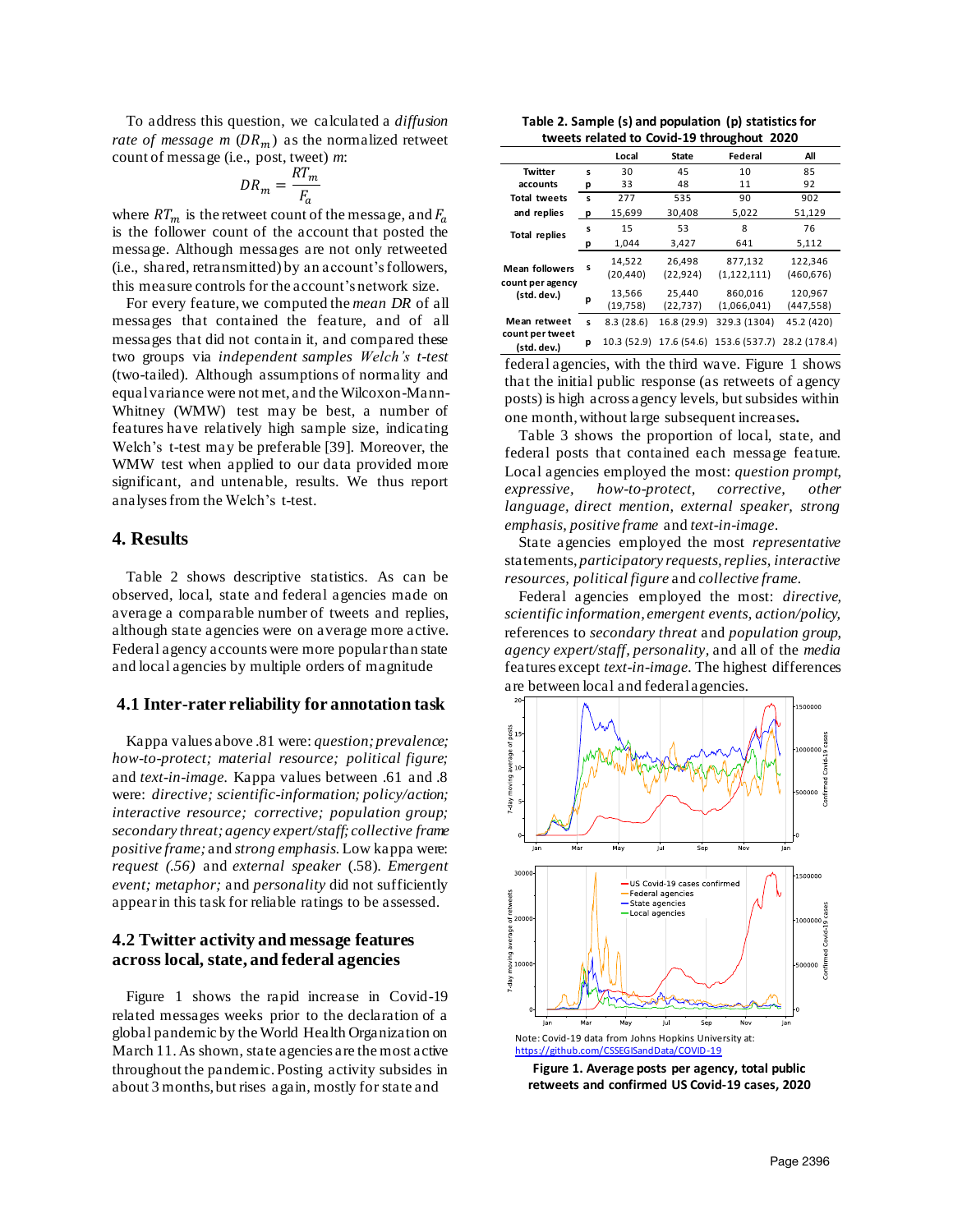| posts that contained each feature |                                                                              |             |               |            |           |  |
|-----------------------------------|------------------------------------------------------------------------------|-------------|---------------|------------|-----------|--|
|                                   | Proportion of posts with each feature<br><b>Total</b>                        |             |               |            |           |  |
|                                   |                                                                              | Loc (n=277) | State (n=535) | Fed (n=90) | $(n=902)$ |  |
|                                   | feature                                                                      |             | %             |            | n         |  |
|                                   | Representative                                                               | 87.7        | 88.8          | 76.7       | 787       |  |
|                                   | Directive                                                                    | 47.2        | 39.8          | 53.3       | 392       |  |
|                                   | <b>Question</b>                                                              | 15.1        | 8.5           | 12.2       | 99        |  |
| Speech                            | <b>G</b><br>Buestion<br>Buesting<br>Buesting<br>Request<br><b>Expressive</b> | 12.2        | 9.9           | 3.3        | 90        |  |
|                                   |                                                                              | 4.3         | 4.6           | 4.4        | 41        |  |
|                                   | Reply                                                                        | 5.4         | 9.9           | 8.8        | 76        |  |
|                                   | <b>Scientific</b>                                                            | 4.6         | 5.7           | 48.8       | 88        |  |
|                                   | Prevalence                                                                   | 24.1        | 30.2          | 8.8        | 237       |  |
| Topic                             | Protection                                                                   | 51.9        | 43.3          | 47.7       | 419       |  |
|                                   | Emergent                                                                     | 2.5         | 3.3           | 5.5        | 30        |  |
|                                   | Action/Policy                                                                | 31.4        | 42.6          | 44.4       | 355       |  |
| Fcs                               | Secondary                                                                    | 6.1         | 5.7           | 13.3       | 60        |  |
|                                   | Interactive                                                                  | 19.4        | 21.1          | 18.8       | 184       |  |
| Resrc.                            | Corrective                                                                   | 1.8         | 1.6           | 0          | 14        |  |
|                                   | <b>Material</b>                                                              | 16.9        | 11.7          | 7.7        | 117       |  |
| Audience                          | Group                                                                        | 11.9        | 12.8          | 40         | 138       |  |
|                                   | Other lang.                                                                  | 5.4         | 3.1           | 0          | 32        |  |
|                                   | Mention <sup>1</sup>                                                         | 29.2        | 18.1          | 23.3       | 199       |  |
|                                   | <b>Expert/Staff</b>                                                          | 2.8         | 4.2           | 11.1       | 41        |  |
| Speaker                           | Political                                                                    | 2.8         | 3.5           | 2.2        | 29        |  |
|                                   | External                                                                     | 12.2        | 9.5           | 10         | 94        |  |
|                                   | Personality                                                                  | 0.3         | 0.5           | 1.1        | 5         |  |
|                                   | Collective                                                                   | 10.8        | 13            | 8.8        | 108       |  |
|                                   | Emphasis                                                                     | 10.4        | 9.3           | 7.7        | 86        |  |
| Rhetoric                          | Positive                                                                     | 3.2         | 2.9           | 2.2        | 27        |  |
|                                   | Metaphor                                                                     | 0           | 0.5           | 0          | 3         |  |
|                                   | Image                                                                        | 80.5        | 76.8          | 83.3       | 709       |  |
|                                   | Video                                                                        | 7.9         | 8.4           | 17.7       | 83        |  |
| Media                             | Text-in-image                                                                | 42.9        | 39.6          | 24.4       | 353       |  |
|                                   | Hyperlink                                                                    | 55.2        | 73.4          | 91.1       | 628       |  |
|                                   | Hashtag                                                                      | 69.3        | 69.1          | 92.2       | 645       |  |

**Table 3. Proportion of local, state and federal** 

Note: Percentages in bold reflect higher differences across agency levels. 1. Mention calculations do not include direct replies.

Figure 2 shows two illustrative examples of tweets from the sample. The tweet on the left includes an *expressive*, a *collective frame*, *prevalence* information, *hashtags*, a *URL*, and *text-in-image*. It also has an *infographic,* as it includes statistics and illustrations with *how-to-protect* instructions. It was retweeted 86 times, or by .42% of the agency's follower count.

In contrast, the tweet on the right has a reference to a *material resource* (i.e. testing site), a weak reference to *prevalence* ("rapid rise in…"), no statistics, no URL, a simple *illustration* (the map icon) but without any additional images or text-in-image. The diffusion/retransmission rate of this message was 0.037%, quite below the more common mean diffusion rate (DR) as shown in Table 4.

#### **4.3 Message features and diffusion rates**

Table 4 presents results of t-tests of differences in mean DR between messages that contained the feature compared to those that did not. Results are read as follows: posts that contained a *representative* were on average retweeted by .059% of the follower count of the agency that made the post. This was a statistically



#### **Figure 2. Example posts with varied text and media features (see details at lhei.org/covid19study.html)**

significant difference compared to the .025% diffusion rate of messages without this feature.

We found that posts containing a *representative, prevalence, action/policy, text-in-image* tended to be retweeted more frequently*.* Posts containing a *directive, question, scientific, material resource, population group, other language, expert/staff, political,* and *video* were less likely to be retweeted.

#### **Table 4. t-tests of differences in mean DR between tweets without (w/o) and with (w/)feature**

|              |                          | <b>''''</b><br>w/o | w/      |         |       |       |
|--------------|--------------------------|--------------------|---------|---------|-------|-------|
| feature      |                          | feature            | feature | t-stat  | p-    | sig.  |
| Speech Func. |                          | mean DR            | mean DR |         | value | level |
|              | Representativ            | 0.025              | 0.059   | 5.9     | 0.000 | ***   |
|              | <b>Directive</b>         | 0.061              | 0.047   | $-1.96$ | 0.049 | **    |
|              | Question                 | 0.056              | 0.038   | $-2.28$ | 0.023 | **    |
|              | Expressive               | 0.053              | 0.065   | 1.03    | 0.304 | n.s.  |
|              | Request                  | 0.054              | 0.053   | $-0.14$ | 0.884 | n.s.  |
|              | Reply <sup>1</sup>       | 0.055              | 0.008   |         |       |       |
|              | <b>Scientific</b>        | 0.056              | 0.037   | $-2.89$ | 0.004 | ***   |
|              | Prevalence               | 0.042              | 0.090   | 5.41    | 0.000 | ***   |
| Topic        | Protection               | 0.058              | 0.050   | $-1.16$ | 0.243 | n.s.  |
|              | Emergent                 | 0.052              | 0.120   | 1.02    | 0.314 | n.s.  |
|              | <b>Action/Policy</b>     | 0.049              | 0.063   | 1.69    | 0.090 | *     |
| Fcs          | Secondary                | 0.055              | 0.038   | $-1.60$ | 0.112 | n.s.  |
|              | Interactive              | 0.054              | 0.054   | $-0.10$ | 0.913 | n.s.  |
| Resrc.       | Corrective               | 0.052              | 0.180   | 0.89    | 0.390 | n.s.  |
|              | <b>Material</b>          | 0.056              | 0.042   | $-1.96$ | 0.050 | *     |
|              | Group                    | 0.059              | 0.025   | $-5.28$ | 0.000 | ***   |
| Audience     | Other lang.              | 0.055              | 0.018   | $-6.65$ | 0.000 | ***   |
|              | Mention                  | 0.055              | 0.051   | $-0.42$ | 0.668 | n.s.  |
|              | <b>Expert/Staff</b>      | 0.055              | 0.029   | $-3.64$ | 0.000 | ***   |
|              | <b>Political</b>         | 0.055              | 0.023   | $-4.16$ | 0.000 | ***   |
| Speaker      | External                 | 0.055              | 0.045   | $-1.21$ | 0.226 | n.s.  |
|              | Personality <sup>2</sup> |                    |         |         |       |       |
| Rhetoric     | Collective               | 0.052              | 0.067   | 1.11    | 0.266 | n.s.  |
|              | Emphasis                 | 0.054              | 0.055   | 0.06    | 0.948 | n.s.  |
|              | Positive                 | 0.054              | 0.058   | 0.20    | 0.836 | n.s.  |
|              | Metaphor <sup>2</sup>    |                    |         |         |       |       |
|              | Image                    | 0.056              | 0.054   | $-0.19$ | 0.847 | n.s.  |
|              | Video                    | 0.056              | 0.041   | $-1.75$ | 0.081 | *     |
| Media        | Text-in-image            | 0.047              | 0.065   | 2.28    | 0.022 | **    |
|              | Hyperlink                | 0.055              | 0.054   | $-0.05$ | 0.952 | n.s.  |
|              | Hashtag                  | 0.056              | 0.054   | $-0.36$ | 0.717 | n.s.  |

*Sig. levels in bold: \* p < 0.05; \*\* p < 0.01; \*\*\* p < 0.001*

*1. Replies are rarely retweeted. 2. Sample is too small to be tested.*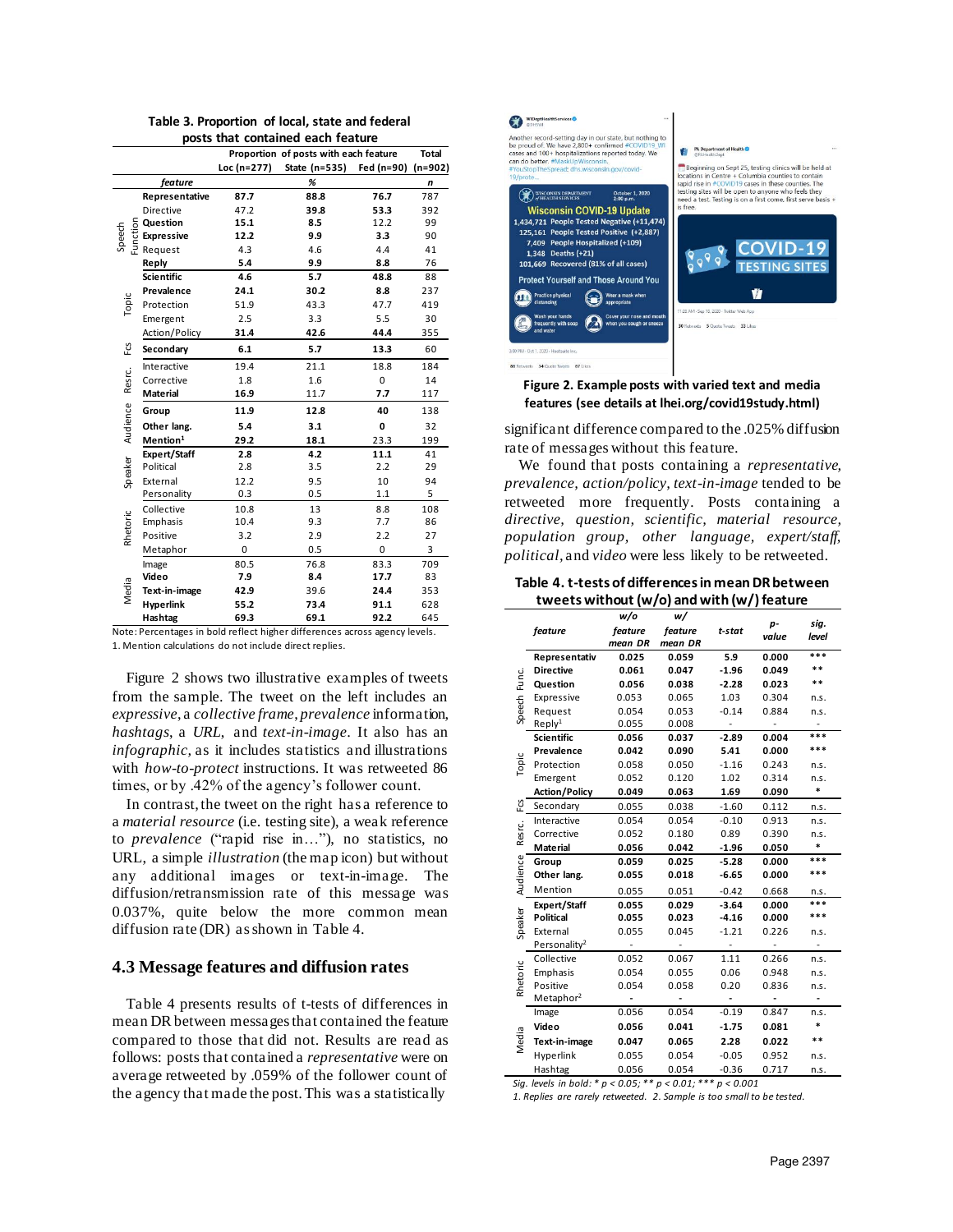The use of most media features were not associated with higher diffusion rates, except for *text-in-image,* Although not statistically significant, Table 4 shows that messages that referred to an *emergent* event, had a *collective frame* or *corrective* had a relatively higher diffusion rate than messages without those features.

### **5. Discussion**

This study was motivated to improve frameworks used to study social media messages for crisis and risk communication. We developed a framework focused on textual and media features of a post, integrating categories from the literature, and adding relevant features not previously discussed in similar studies.

We also provide empirical results on analyses of: (1) the inter-rater reliability of the message features from sampled Twitter posts; (2) Twitter activity of US public health agencies during multiple waves of the Covid-19 pandemic in 2020; (3) distribution of various message features across local, state and federal agencies; and (4) analytical tests for the association between message features and message diffusion.

**Toward a generalizable framework for social media message analysis**. The inter-rater reliability results of our framework indicate the developed framework is promising. In our study most features that required human annotation were above .7 of Cohen's kappa, while a few related to *rhetorical tactics* and *corrective* were around the .6 mark. We suggest that the textual and media based nature of this framework helps with the generalizability of the model across crisis situations, and can help researchers and practitioners give focus to more objective and deeper elements of short text communication.

Previous similar studies often do not report interrater reliability [12, 13]; have remarkably high levels for rather abstract categories [16, 26]; or use a lexical (keyword) approach without any human annotation [10, 11]. A similar study found that Facebook messages with "warning", "condolences", or "encouragement" content had Krippendorff's alpha levels between 0.5 to 0.75 [4]. This all suggests that this type of message analysis is difficult, but that our framework is promising and could improve with better definitions of the constructs.

**Importance of differentiating communication strategies by government levels.** Studies of crisis and risk communication messages on social media usually focus on a single level of government [4, 12, 26], and when local, state and federal agencies are captured they do not explore how different types of messages may be associated with different types of agencies or levels of government [10, 11]. Whereas examining local, state and federal agencies functions as a strong test for the reliability and validity of the framework across government agencies, it also enables us to see how agency levels may focus more or less on different types of messages or include different types of message content.

For example, in our study we found that *expressives*, which mostly refer to expressions of sentiment, are employed almost 4 times more by local agencies than federal agencies. It may be fair to speculate this is due to a closer connection, real or imaged, between local agencies and their publics, compared to the connection between the public and the federal government.

*Scientific information,* on the other hand, which refers to more technical information regarding the causes, risks or impacts of the threat was used about 4 times more by federal agencies compared to state and local agencies. This observation may be due to this specific crisis situation, as a novel coronavirus that surged in China at the end of 2019 and quickly became a global pandemic [36]. In this case, federal agencies such as the National Institutes of Health (NIH) had been researching coronavirus and were paramount in developing the Covid-19 vaccine [40]. We may thus suggest that local and state agencies needed and relied on scientific information from federal agencies.

A number of other interesting, and potentially expected patterns emerged, not all of which can be discussed here. Nevertheless, federal agencies focused more on segmenting messages based on *population group*, and had ubiquitous use of *hyperlinks* and *hashtags*. This may be partially explained by the fact that in federal agencies government communicators need to speak to larger and thus more diverse communities. Local and state agencies were nevertheless more focused on providing *prevalence* statistics, likely because of the specificities of regional variations of the pandemic progression, and the fact that Covid-19 dashboards and information systems were being largely developed by state agencies [41].

**Understanding associations between message features and message diffusion.** Our findings have practical implications for government emergency response and public health communication strategies by identifying features associated with message diffusion rates. When the purpose of the social media communication is to improve the diffusion of messages and increase message reach, government agencies can adopt (or avoid) features that are positively (negatively) associated with diffusion rate.

Some notable findings include the significant differences between messages that contained a *representative* from those that did not, which had been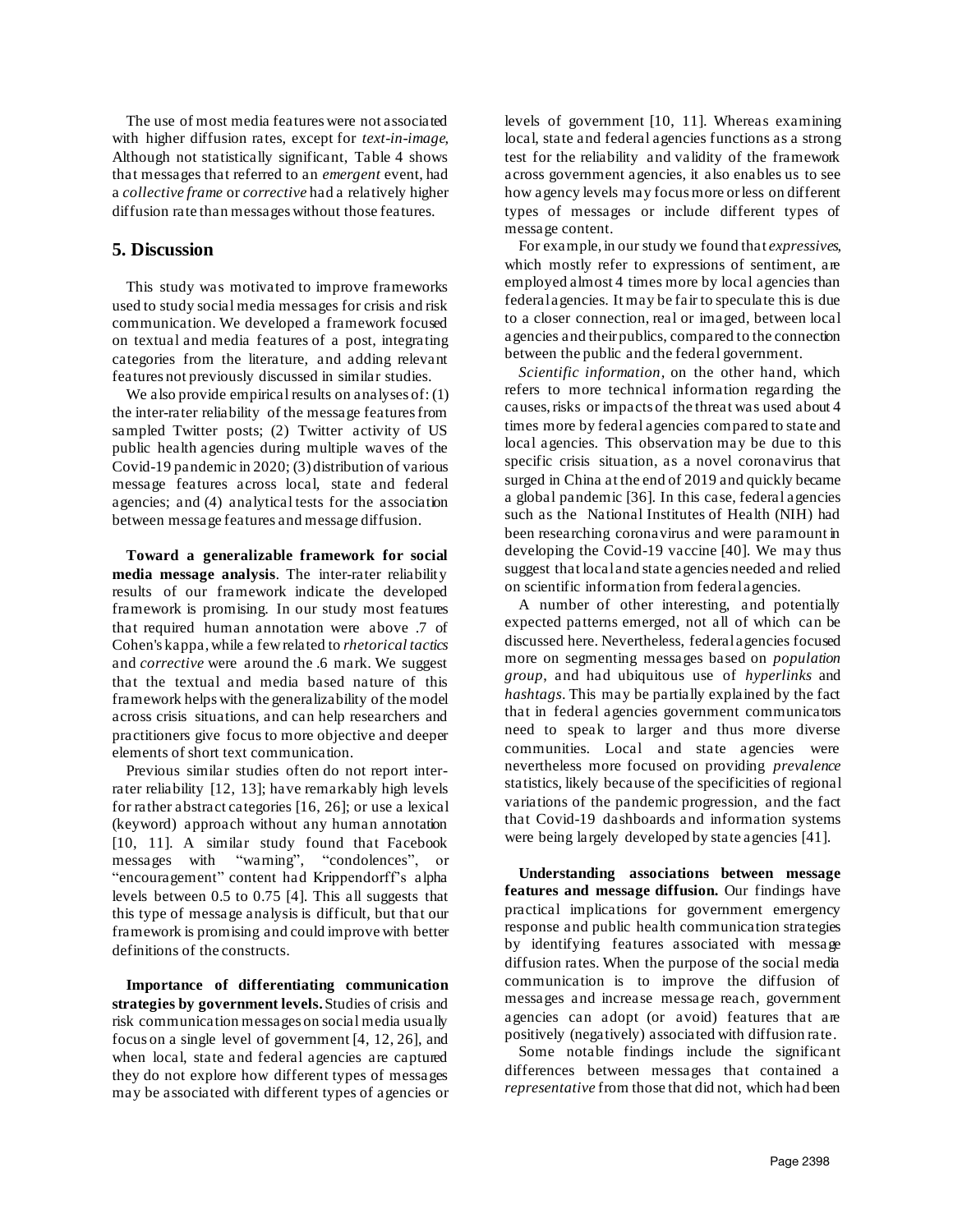previously observed [3]. Representatives are the statements that describe or explain information. It is thus relevant for communicators to recognize to make posts that at least have a single such statement.

Messages from political accounts generally have higher rates of message sharing compared to those from government accounts [10, 11], however, in this study when a *political figure* or *agency expert/staff*  was a subject in an agency message, on average it did not help with message diffusion. This may be because part of the public wants politics out of public health communication, or related to findings that *mention* of others does not help message diffusion [11, 14]. Government and public health communicators may thus want to be cautioned if making these references.

*Correcting misinformation* during a pandemic is an important task [30], but previous studies have had mixed results on the impact of this variable on message diffusion [3]. Although results here are not statistically significant, they clearly point in the direction of a positive impact for correctives.This thus suggests that communicators can expect more than average public engagement when correcting rumors.

In our framework we included distinct types of images that are rarely systematically explored. Images are important in risk communication for attention, recall and comprehension [17], and previous studies all point to the importance of images to increase message diffusion [4, 14, 27]. In general, our results show that the presence of an image *did not* increase diffusion. However, we were not able not analyze the more specific types of images for this report. Our study does point to the importance of *text-in-image* as also indicated in a recent study [11]. This suggests that "While style and context can matter, content is key to retransmission potential." [11]. The images are important, but equally or more important is the semantic and textual information in the messages.

### **6. Limitations and future studies**

To improve on this research, a number of avenues are clearly warranted. First, further formalization of our model is necessary. This study points to the importance in capturing message features that are grounded on the text itself, rather than on assumptions from readers or researchers. But given this objective focus IRR measures should improve. A more literal and text-based approach can also more easily be integrated into an ontology or a formalized semantic network [5, 20]. Automatic classification of message features are possible via machine learning [5].

A second opportunity for future research is to further explore differences across local, state and federal agencies. There are different ways to balance the sample, and our strategy prioritized sampling from most prevalent accounts. Future study can improve with a deeper look into the different needs and tendencies of different agency levels.

Other clear avenues for research include using a higher sample. Although previous studies had been successful with lower samples, given this set of features as used here will likely require a sample of posts at least twice as large (e.g. roughly 2000 posts). Also, developing a more controlled model to test the impact of message features on message diffusion can ultimately validate the findings. Lastly, future research, either from a communication, information systems, or health informatics perspective needs to include and compare messages across social media platforms, which is rarely done in the literature.

# **7. References**

[1] CDC, *Crisis and Emergency Risk Communication (CERC): Introduction*, Centers for Disease Control and Prevention, 2018.

[2] Reynolds, B., and M. Seeger, "Crisis and emergency risk communication as an integrative model", *Journal of Health Communication 10*(1), 2005, pp. 43–55.

[3] Sutton, J., C.B. Gibson, N.E. Phillips, et al., "A crosshazard analysis of terse message retransmission on

Twitter", *Proceedings of the National Academy of Sciences 112*(48), 2015, pp. 14793–14798.

[4] Ross, B., T. Potthoff, T.A. Majchrzak, N.R. Chakraborty, M.B. Lazreg, and S. Stieglitz, "The Diffusion of Crisis-Related Communication on Social Media: An Empirical Analysis of Facebook Reactions", *Proceedings of the 51st Hawaii International Conference on System Sciences*, 2018.

[5] Coche, J., G. Romera Rodriguez, A. Montarnal, A. Tapia, and F. Benaben, "Social media processing in crisis response: An attempt to shift from data to information exploitation.", *Proceedings of the 54th Hawaii International Conference on System Sciences*, (2021). [6] Mergel, I., "Social media institutionalization in the U.S. federal government", *Government Information Quarterly*

*33*(1), 2016, pp. 142–148. [7] Hagen, L., S. Neely, R. Scharf, and T.E. Keller, "Social Media Use for Crisis and Emergency Risk

Communications During the Zika Health Crisis", *Digital Government: Research and Practice 1*(2), 2020.

[8] Wang, Y., H. Hao, and L.S. Platt, "Examining risk and crisis communications of government agencies and stakeholders during early-stages of COVID-19 on Twitter",

*Computers in Human Behavior 114*, 2021.

[9] Lwin, M.O., J. Lu, A. Sheldenkar, and P.J. Schulz,

"Strategic Uses of Facebook in Zika Outbreak Communication: Implications for the Crisis and Emergency Risk Communication Model", *International Journal of Environmental Research and Public Health 15*(9), 2018.

[10] Sutton, J., S.L. Renshaw, and C.T. Butts, "COVID-19: Retransmission of official communications in an emerging pandemic", *PLOS ONE 15*(9), 2020, pp. e0238491.